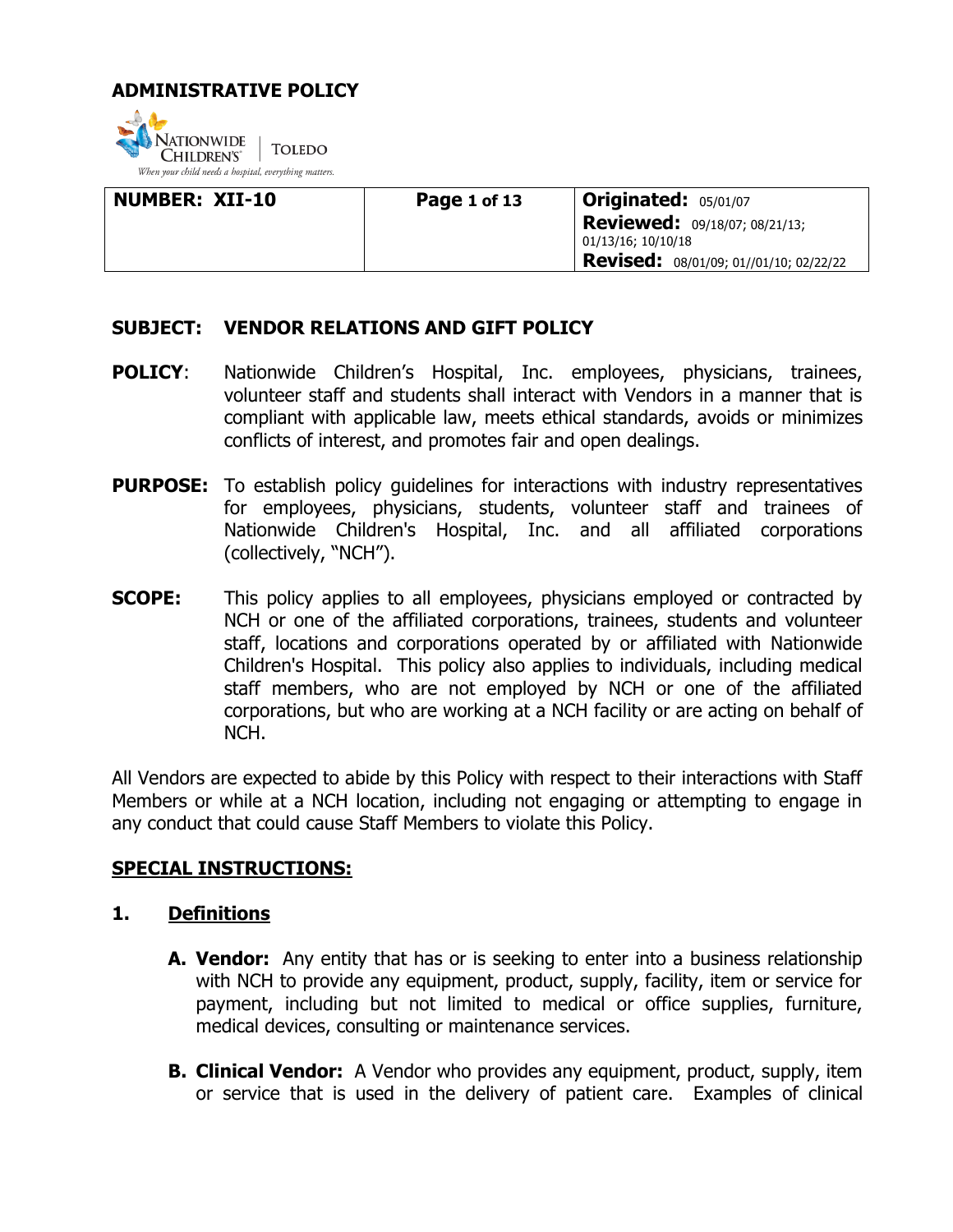

| <b>NUMBER: XII-10</b> | Page 2 of 13 | <b>Originated: 05/01/07</b>                                |
|-----------------------|--------------|------------------------------------------------------------|
|                       |              | <b>Reviewed:</b> 09/18/07; 08/21/13;<br>01/13/16; 10/10/18 |
|                       |              | Revised: 08/01/09; 01//01/10; 02/22/22                     |

Vendors include but are not limited to companies that supply pharmaceutical products, medical devices (implantables, infusion pumps), supplies (i.e. syringes, IV tubing) or clinical services (i.e. nursing agency).

- **C. Vendor Representative:** Any individual who is employed by or who represents any entity defined in section 1.A. who is also not an NCH employee, staff or student. Vendor representatives are invitees of NCH, and as such, must act in accordance with NCH policies and values and in a manner that provides the greatest benefit to NCH and to its patients.
- **D. Staff Member:** All employees, physicians, or contracted employees who perform services at or are employed by NCH or one of its controlled affiliated Corporations. Staff Member also includes all residents, fellows, interns, students, volunteers or other trainees performing services at NCH.
- **E. On-Site:** On a premises owned, operated or leased by NCH or one of its controlled affiliates, including any ambulatory clinics or urgent cares not located at NCH's main campus (i.e. Dublin, a close to home location).

### **2. General Principles**

- **A.** The selection of and conduct of business with a Vendor should be solely on the basis of appropriate business, medical, clinical and/or research criteria, as applicable, such as quality and cost effectiveness. The selection and conduct of business should not be made on the basis of, or be influenced by, past, present or future gifts to or for the benefit of Staff Members, donations to the Hospital, support to the Hospital or Hospital Staff such as clinical, research or educational support, or factors other than fair and open dealings based on appropriate business, medical, clinical and/or research criteria.
- **B.** Certain Interactions with Vendors may not be prohibited by this Policy, but may be prohibited or curtailed by other agreements, policies or guidelines, including the Conflict of Interest Policy. Please contact the Office of Compliance & Integrity for further direction on activities not prohibited under this policy.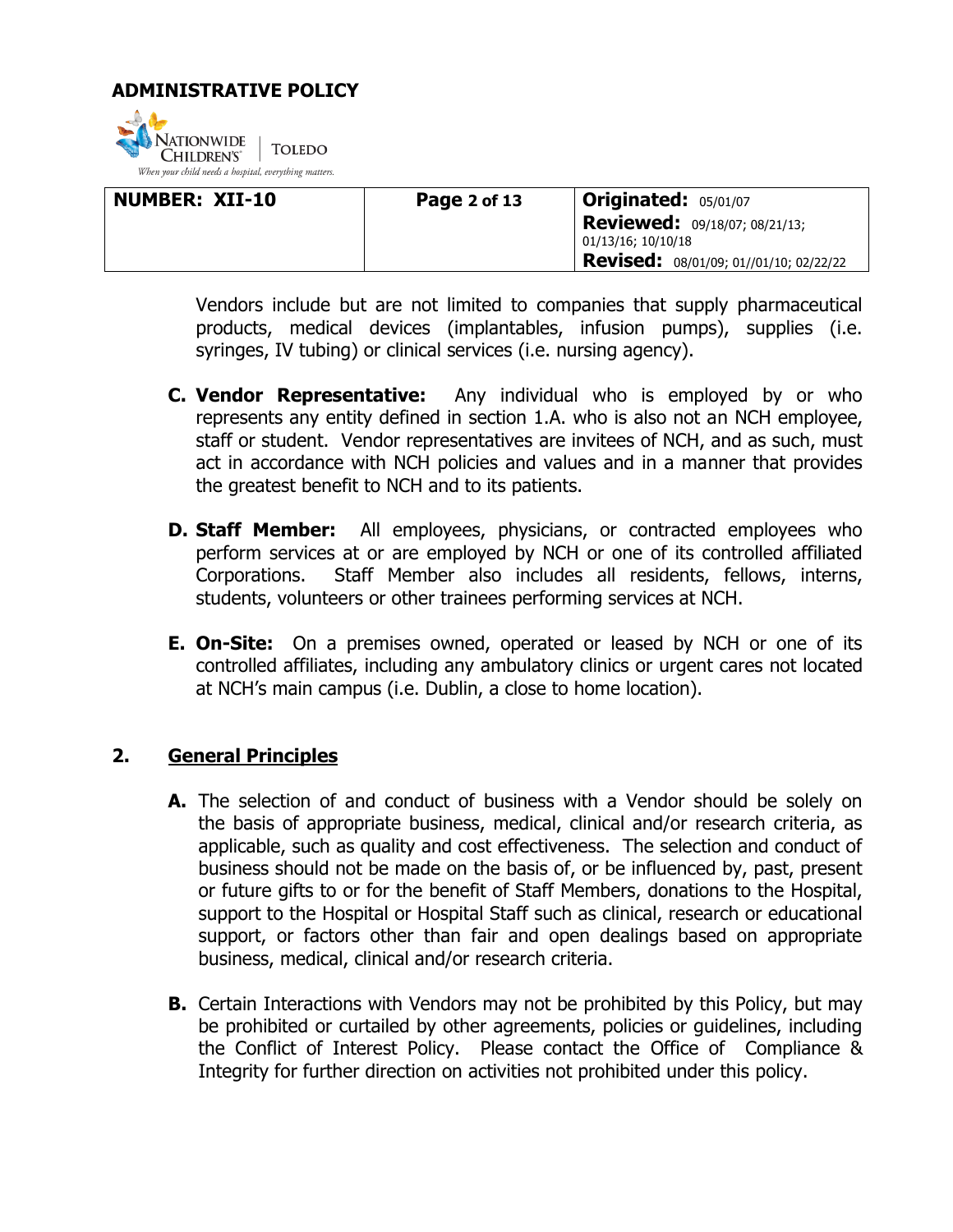

| <b>NUMBER: XII-10</b> | Page 3 of 13 | <b>Originated: 05/01/07</b>                                |
|-----------------------|--------------|------------------------------------------------------------|
|                       |              | <b>Reviewed:</b> 09/18/07; 08/21/13;<br>01/13/16; 10/10/18 |
|                       |              | Revised: 08/01/09; 01//01/10; 02/22/22                     |

**C.** Vendors are not permitted at a NCH location without an appointment. The Vendor Visitation Policy (IV-2) shall be utilized for further guidance.

### **3. Gifts and Compensation**

### **A. Personal Gifts (Gifts to or for the Benefit of Staff Members)**

Gifts include cash in any form, cash equivalents such as gift certificates, property or the use of something of value. Gifts can include goods, hospitality, services, travel and travel expenses, use of something of value such as a vacation home, tickets or admission to events or functions, including but not limited to sporting events, cultural events and social entertainment, payment of obligations, and any other item of value.

### **I. Clinical Vendors**

- a. Individual staff members are prohibited from accepting any gifts from Clinical Vendor Representatives or Clinical Vendors regardless of the value of the gift.
- b. Staff Members may not accept gifts or other items of value for listening to a sales talk by a Vendor Representative or for accessing Clinical Vendor websites.
- c. Gifts do not include attendance at an event or function with a Clinical Vendor where the expense of attending the event or function is borne by the Staff Member personally or by NCH (where appropriate).
- d. Staff Members shall not accept compensation, including payment or reimbursement of expenses, from Clinical Vendors simply for attending a CME or other educational activity or conference unless the person is speaking, teaching or otherwise engaged in a meaningful substantive role and the total compensation, including payment or reimbursement of expenses, is reasonable given the role.

### **II. Non-clinical Vendors**

a. Staff Members are prohibited from accepting any gifts, entertainment or other gratuities from non-clinical Vendors which have a business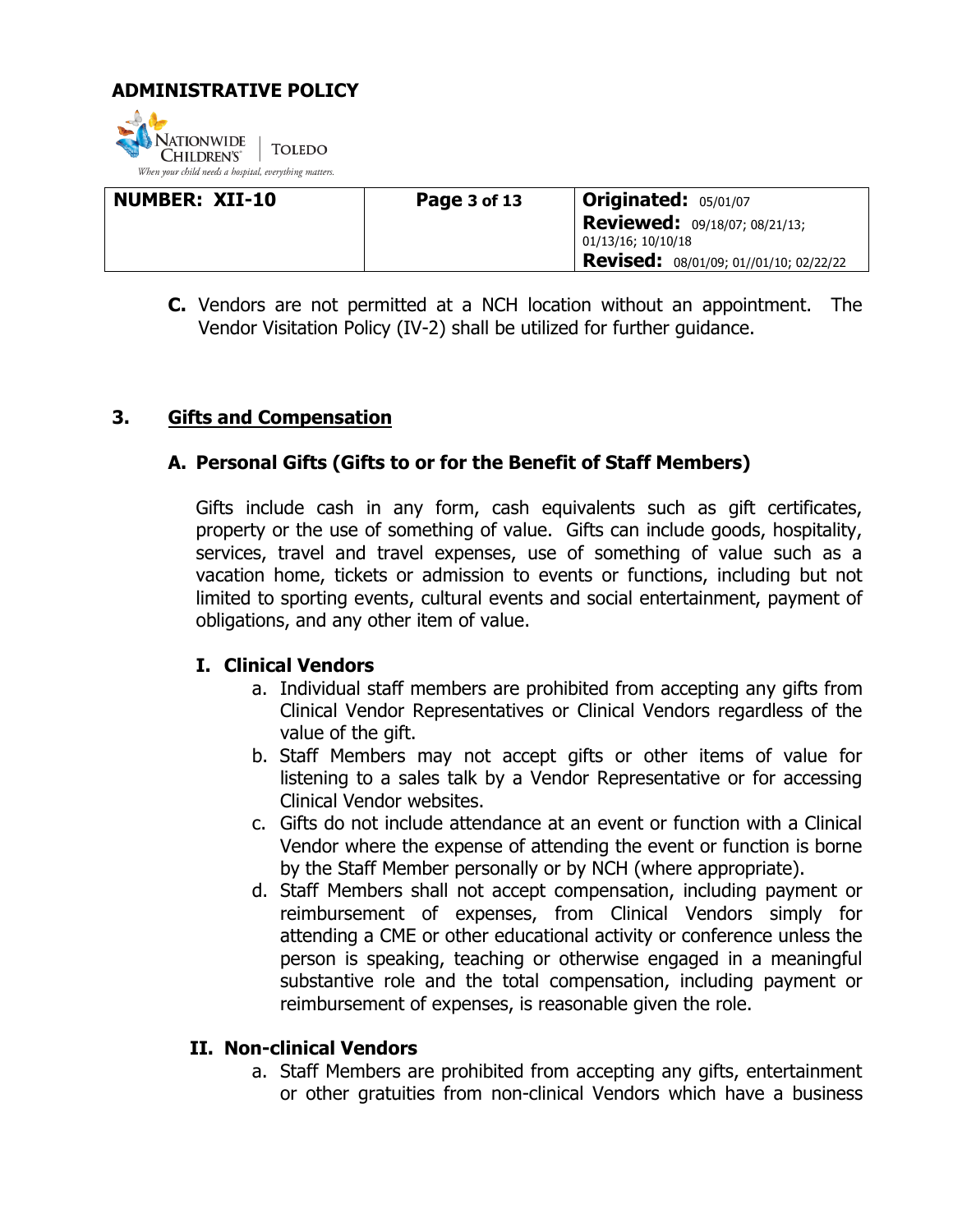

| <b>NUMBER: XII-10</b> | Page 4 of 13 | <b>Originated: 05/01/07</b>                                |
|-----------------------|--------------|------------------------------------------------------------|
|                       |              | <b>Reviewed:</b> 09/18/07; 08/21/13;<br>01/13/16; 10/10/18 |
|                       |              | <b>Revised:</b> 08/01/09; 01//01/10; 02/22/22              |

relationship with NCH unless such gifts, entertainment or other gratuities is specifically allowed pursuant to this policy.

- b. Gifts of cash may not be accepted regardless of value. Non-cash gifts may be accepted if the value is moderate, are not intended to improperly influence behavior and does not give rise to an appearance that the gift will influence behavior or decision-making processes. Staff Members are prohibited from accepting gifts during a Vendor selection process.
- c. Attendance at sporting events, cultural events and other reasonable business entertainment are acceptable as long as the events are reasonable in terms of expense, are not intended to improperly influence behavior, do not give rise to an appearance that such entertainment will influence behavior and will not influence any part of a decision making process.
- d. The Conflict of Interest Policy should be consulted for further guidance.

Except as otherwise stated elsewhere in the policy, Staff Members may not solicit gifts or gratuities from Vendors.

Meals and other food items are addressed in a separate policy section.

### **B. Charitable Contributions and Gifts to NCH, its Affiliates or Departments**

- **I.** Offers of charitable contributions, gifts, or other financial support from Vendors will not be solicited or accepted as inducement to refer business from any NCH subsidiary.
- **II.** Offers of charitable contributions, cash donations, gifts or other financial support from Vendors or representatives may be accepted for support of the educational, clinical and research missions of NCH. All contributions will be coordinated through the Nationwide Children's Hospital Foundation (Foundation) as outlined in the Administrative Policy, Volume I, **Contributions**. All sponsored projects will be coordinated by Grants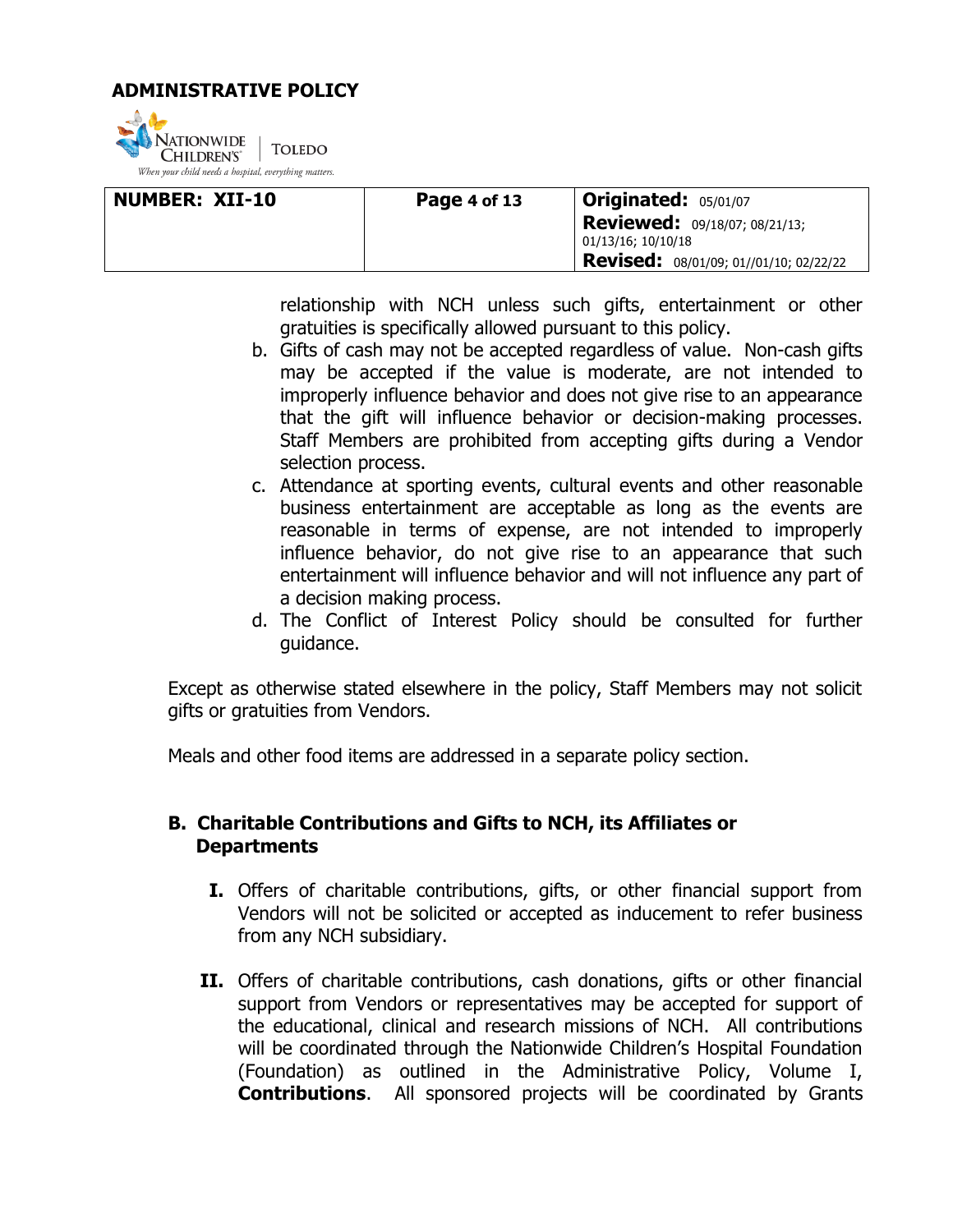

| NUMBER: XII-10 | <b>Page 5 of 13</b> | <b>Originated: 05/01/07</b>                                |
|----------------|---------------------|------------------------------------------------------------|
|                |                     | <b>Reviewed:</b> 09/18/07; 08/21/13;<br>01/13/16; 10/10/18 |
|                |                     | <b>Revised:</b> 08/01/09; 01//01/10; 02/22/22              |

Administration in accordance with professional, government, and other external standards and regulations. With the exception of solicitations by the Foundation or its agents, employees are strictly prohibited from soliciting gifts or gratuities from any person or company on behalf of NCH.

- **III.** Foundation employees who accept charitable contributions, gifts or other financial support on behalf of NCH must provide written receipts and/or acknowledgements to the Vendor for all contributions, gifts or financial support accepted as required by applicable regulations.
- **IV.** These gifts must remain the property of NCH or its affiliates and should not be converted to individual ownership. For cash donations, these funds may be used to purchase items that will be used by Staff Members in relation to their professional duties or to compensate Staff Members for work done on behalf of NCH or its affiliates.
- **V.** Staff Members who accept charitable contributions and gifts on behalf of NCH shall adhere to the following guidelines:
	- a. No Staff Member is authorized to accept a contribution, gift, entertainment or financial support based on the volume or value of business between the Vendor and NCH.
	- b. All written contracts must be reviewed by Legal Services.
	- c. The Staff Member must inform each health care industry Vendor orally and in writing that:
		- i. NCH has a written contribution policy that the Vendor must sign and abide by if it makes a contribution or gift or provide financial support for a designated program or activity.
		- ii. The contribution, gift or financial support will not in any way influence NCH purchasing practices.
		- iii. NCH will accept only those contributions not dependent on doing business with the Vendor.
		- iv. NCH may accept sponsored projects, contributions, gifts or financial support from all bona fide offers, including the Vendor's competitors if they also make offers.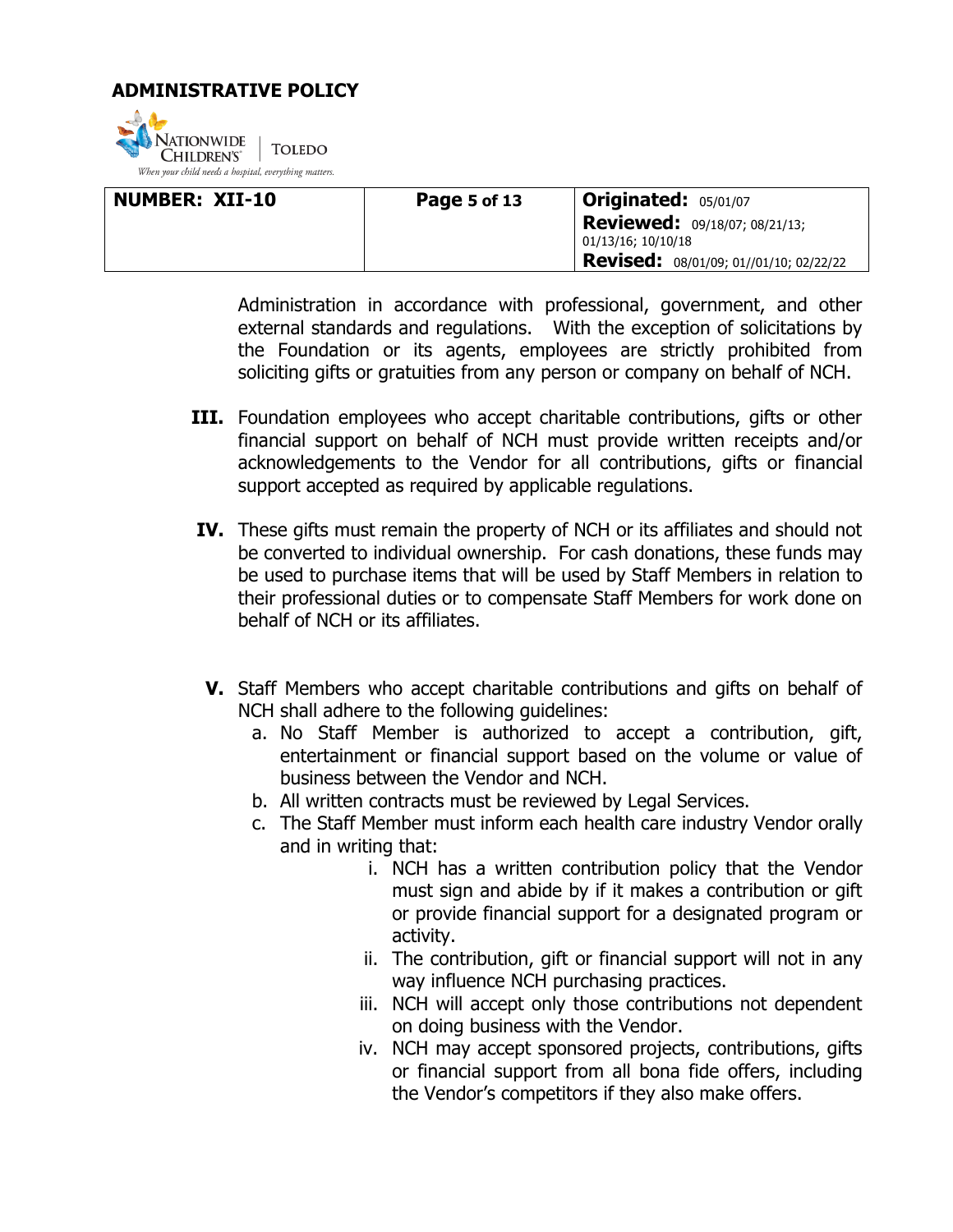

| NUMBER: XII-10 | Page 6 of 13 | $ $ Originated: $05/01/07$                                 |
|----------------|--------------|------------------------------------------------------------|
|                |              | <b>Reviewed:</b> 09/18/07; 08/21/13;<br>01/13/16; 10/10/18 |
|                |              | <b>Revised:</b> 08/01/09; 01//01/10; 02/22/22              |

- v. All major purchases by NCH are based on competitive bidding/negotiation/group contracting with products being screened by buyers who are not informed of the Vendor's contributions or financial support history.
- vi. The Vendor may not inform NCH staff about the contribution, gift, or financial support in order to influence purchasing decisions.
- **C.** All offers of free or reduced-price goods, if accepted, will be considered to be offers or bona fide discounts from the list or negotiated price of the goods, and the purchase order, invoice or other documentation must reflect the percentage discount and/or the discounted price calculated with the free or reduced-price items included.

### **4. Meals and Other Food Items**

- **A. On-Site** 
	- **I. Food and Meals from Clinical Vendors:** Clinical Vendors and Vendor Representatives are prohibited from directly supplying or paying for meals, food, snacks or other food items for Staff Members. Educational funding for activities which may include food must be coordinated through the appropriate education department.
	- **II.** Vendors, including caterers, whose main business is providing food to customers may provide food to Staff Members on campus for the sole purpose of NCH selecting food Vendors for the organization and/or its functions.
	- **III. Food and Meals from Non-clinical Vendors:** Staff should avoid accepting meals, food or other food items from non-clinical Vendors. Occasional moderate meals are permitted, so long as the meals do not improperly influence the Staff Member's behavior.
	- **IV.** The Conflict of Interest Policy should be consulted for further guidance.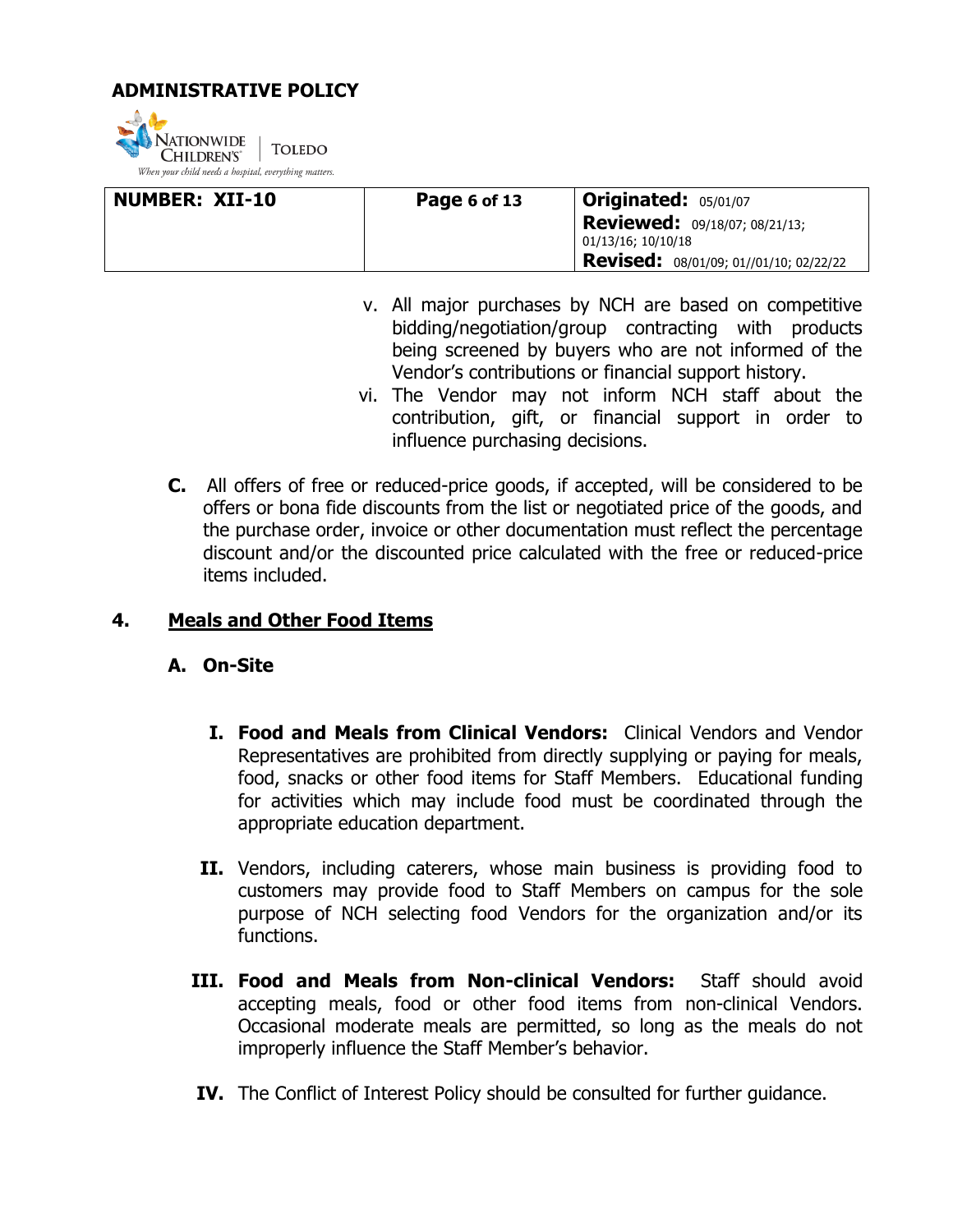

| NUMBER: XII-10 | Page 7 of 13 | <b>Originated: 05/01/07</b>                                |
|----------------|--------------|------------------------------------------------------------|
|                |              | <b>Reviewed:</b> 09/18/07; 08/21/13;<br>01/13/16; 10/10/18 |
|                |              | <b>Revised:</b> 08/01/09; 01//01/10; 02/22/22              |

### **B. Off-Site Vendor Meals**

- **I.** Staff Members are permitted to accept modest meals in connection with a Vendor-sponsored event granting CME or other continuing education credit. Modest meals may be accepted at other educational or research events where the event is primarily dedicated, in both time and effort, to promoting objective scientific and educational activities and discourse and the main incentive for bringing the attendees together is to further their knowledge on the topic(s) being presented. Educational events in foreign countries shall be evaluated on a case by case basis.
- **II.** Staff Members are prohibited from attending any off-site dinners or other events sponsored by and paid for by a Vendor when the goal of the event is to market the Vendor's products and when the CME or other continuing education credit is not offered for the event.
- **III.** Vendors may provide or fund and Staff Members may accept meals while at the office premises of Vendors or in another business setting if there is a legitimate business purpose to the meal, the setting and nature of the meal are appropriate to the business purpose and are not excessive or extravagant. The meal may not include the spouse, significant other, family member or guest of the Staff Member. The frequency of such meals may not be excessive.
- **IV.** Meals during "sales pitch" meetings are prohibited.
- **C. Meetings regarding the potential purchase, lease or rental of equipment or services:** Staff members are prohibited from accepting any meals or other gifts from Vendors, regardless of value, during meetings or other interactions regarding the potential purchase, lease or rental of equipment or services, except as permitted by other sections in this policy.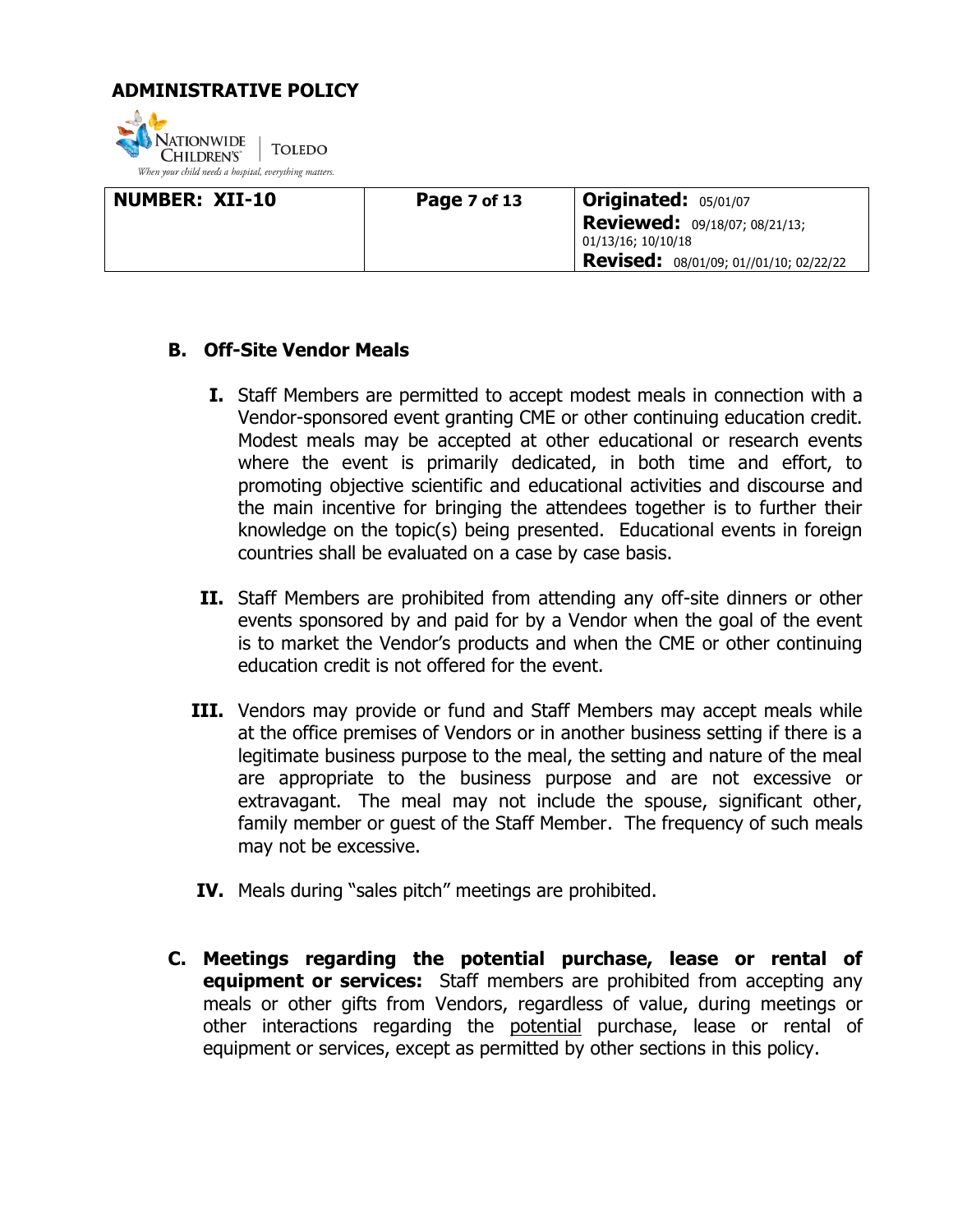

| <b>NUMBER: XII-10</b> | Page 8 of 13 | <b>Originated: 05/01/07</b>                                |
|-----------------------|--------------|------------------------------------------------------------|
|                       |              | <b>Reviewed:</b> 09/18/07; 08/21/13;<br>01/13/16; 10/10/18 |
|                       |              | Revised: 08/01/09; 01//01/10; 02/22/22                     |

**D.** All other meals, food, snacks, or other food items from Vendors are prohibited off-site unless expressly permitted by this Policy.

### **5. Vendor Funded Educational Programs, Conferences and Workshops**

### **A. On-Site Events**

- **I.** Staff Members may attend on-site educational events that offer CME or other continuing education credit regardless of the sponsor. Continuing education events must be coordinated through the appropriate education department.
- **II.** For on-site educational events without continuing education credit, the Event must be approved by the appropriate manager or physician chief prior to the event. All other provisions of this Policy, including the sections pertaining to food shall apply to these events.
- **III. On-Site Vendor Visits:** Vendor visits will be coordinated in compliance with the Vendor Visitation Policy, IV-2. Vendor visits are permitted by appointment only and upon approval of the appropriate manager or physician chief.

### **B. Off-Site Events**

**I.** Staff Members may attend off-site educational events that are sponsored by NCH or that offer CME or other continuing education credit regardless of the sponsor. NCH continuing education events must be coordinated through the appropriate education department and abide by all related hospital policies (e.g., Education Conferences). Staff Members are permitted to attend events or conferences that do not offer continuing education credit so long as the event is primarily dedicated, in both time and effort, to promoting objective scientific and educational activities.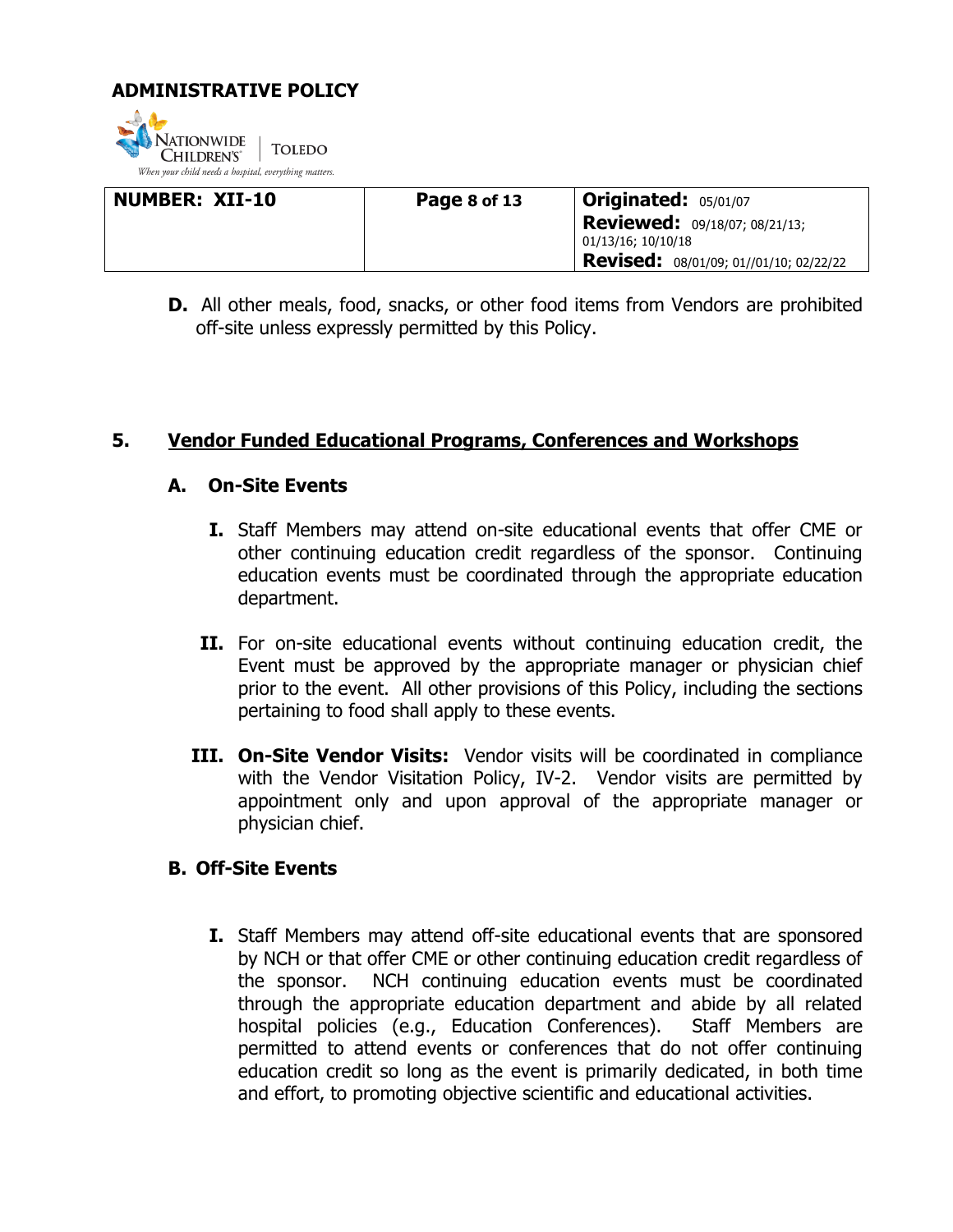

| NUMBER: XII-10 | Page 9 of 13 | <b>Originated: 05/01/07</b>                                |
|----------------|--------------|------------------------------------------------------------|
|                |              | <b>Reviewed:</b> 09/18/07; 08/21/13;<br>01/13/16; 10/10/18 |
|                |              | <b>Revised:</b> 08/01/09; 01//01/10; 02/22/22              |

- **II. Vendor-Sponsored Workshops:** Staff Members may not accept compensation, including the defraying of travel costs, for simply attending a CME or other activity, conference or workshop unless the Staff Member is speaking or otherwise actively participating or presenting at the activity or conference, or there is a compelling business need for attendance at the event. All arrangements that include travel and overnight accommodations at no cost to the Staff Member must be approved in advance by the appropriate Senior Vice President or President. If a Senior Vice President or President is the attendee, by the Chief Executive Officer. For physicians, the physician's manager (section chief, Chief Medical Officer, etc…) will provide the approval.
- **C.** A Staff Member is permitted to accept an item with a Vendor logo on it in conjunction with an educational conference (e.g. coffee mug, tote bag, etc.) if:
	- **I.** the item contains the name of the conference or sponsoring organization
	- **II.** the item is provided by the educational conference
	- **III.** the item is provided to all conference attendees.

### **6. Promotional Materials**

- **A.** Vendors and Vendor Representatives are prohibited from directly placing any promotional, educational or any other Vendor-related materials in any NCH location.
- **B.** Staff Members are permitted to distribute or display high-quality patient education materials produced by a Vendor that are unbiased, are not productspecific, and are applicable to the patient's medical condition.
- **C.** Promotional materials that are product-specific or that directly market a Vendor's products may be distributed to patients only after the materials have been reviewed by the distributing department to ensure the information is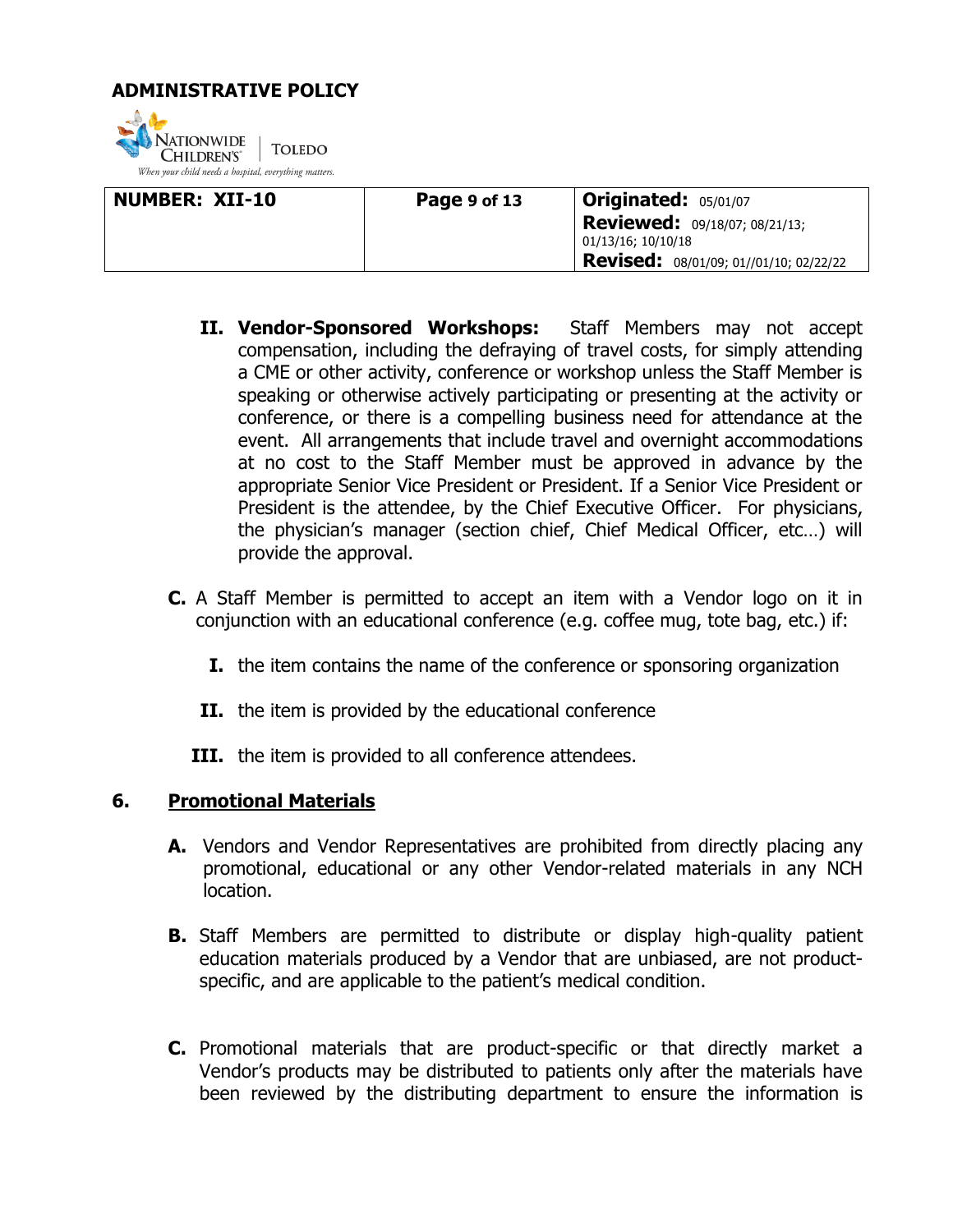

| <b>NUMBER: XII-10</b> | Page 10 of 13 | <b>Originated: 05/01/07</b>                                |
|-----------------------|---------------|------------------------------------------------------------|
|                       |               | <b>Reviewed:</b> 09/18/07; 08/21/13;<br>01/13/16; 10/10/18 |
|                       |               | Revised: 08/01/09; 01//01/10; 02/22/22                     |

generally complete and accurate regarding the Vendor's product. NCH or the Staff Member will not make any statements that indicate an endorsement of the product. Vendor Representatives are prohibited from distributing material directly to the patient.

**D.** This policy should not be construed to limit the distribution of accurate and complete instructions for use or safety warnings for any product or medication regardless of the source of the information after it has been ordered or prescribed by a patient.

### **7. Samples**

- **A. Medication Samples:** The distribution of medication samples is prohibited. Requests for exceptions to this prohibition shall be directed to the Pharmacy and Therapeutics Committee.
- **B. Non-Medication Product Samples:** Each department or clinic should ensure that any samples provided are appropriately packaged, in good condition and have not expired.

### **8. Consulting or other arrangements**

- **A.** Staff Members may only serve as paid consultants, principal investigators or advisors (including reimbursement of reasonable travel expenses) to Vendors in accordance with this and other applicable NCH policies, including, but not limited to the Conflict of Interest Policy (XII-11).
- **B.** Any paid consulting relationship with a Vendor must be disclosed to the Staff Member's direct supervisor, and if required, disclosed on the Staff Member's conflict of interest disclosure statement.
- **C.** Staff Members should exercise discretion when entering into consulting or advisory relationships. The compensation provided by the Vendor shall be the fair market value of the work provided by the Staff Member.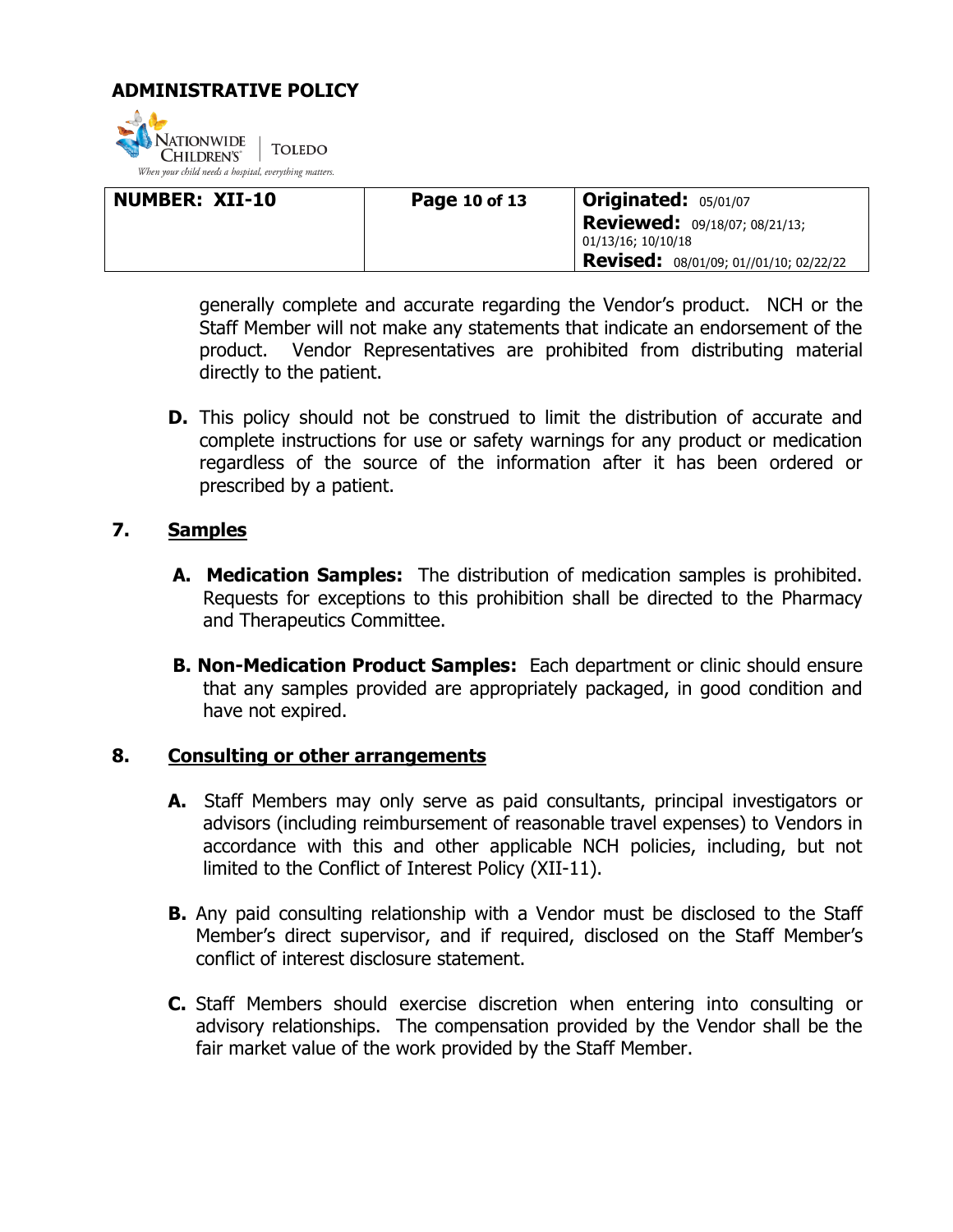

| <b>NUMBER: XII-10</b> | Page 11 of 13 | <b>Originated: 05/01/07</b>                                |
|-----------------------|---------------|------------------------------------------------------------|
|                       |               | <b>Reviewed:</b> 09/18/07; 08/21/13;<br>01/13/16; 10/10/18 |
|                       |               | Revised: 08/01/09; 01//01/10; 02/22/22                     |

- **D.** For all arrangements, there shall be a signed agreement that outlines, at a minimum, the work to be done for the Vendor and the compensation to be provided by the Vendor. All agreements shall be sent to Legal Services for review and approval.
- **E.** Physicians and other individuals employed through one of the controlled affiliates, including but not limited to the Pediatric Academic Association (PAA), are required to follow the affiliate's policies on consulting fees and honoraria.
- **F.** Staff Members are prohibited from serving as a consultant for a Vendor when the goal of the consulting is to market the Vendor's products.

### **9. "Speaker's Bureau" Events**

- **A.** Staff Members are permitted to participate in Vendor-sponsored "speakers' bureau" events if:
	- **I.** The presentation is to be made in an academic setting (e.g., grand rounds, visiting professor, CME or other continuing education conference, etc.) or at an event granting CME or other continuing education credit, or
	- **II.** The purpose of the event is to provide education on clinical care or research and not to promote the Vendor's products, or
	- **III.** The presentation is an education or training activity for the Vendor's employees.
- **B.** The Staff Member shall maintain documentation supporting the educational intent of the program (copy brochure with CME language).
- **C.** Staff Members are permitted to receive an honorarium or speaker fee from a Vendor for lecturing in a permitted Vendor-sponsored "speaker's bureau" event as defined in section 9.A. above.
- **D.** Staff Members are prohibited from participating in a Vendor-sponsored "speakers' bureau" event when the goal of the activity is marketing of the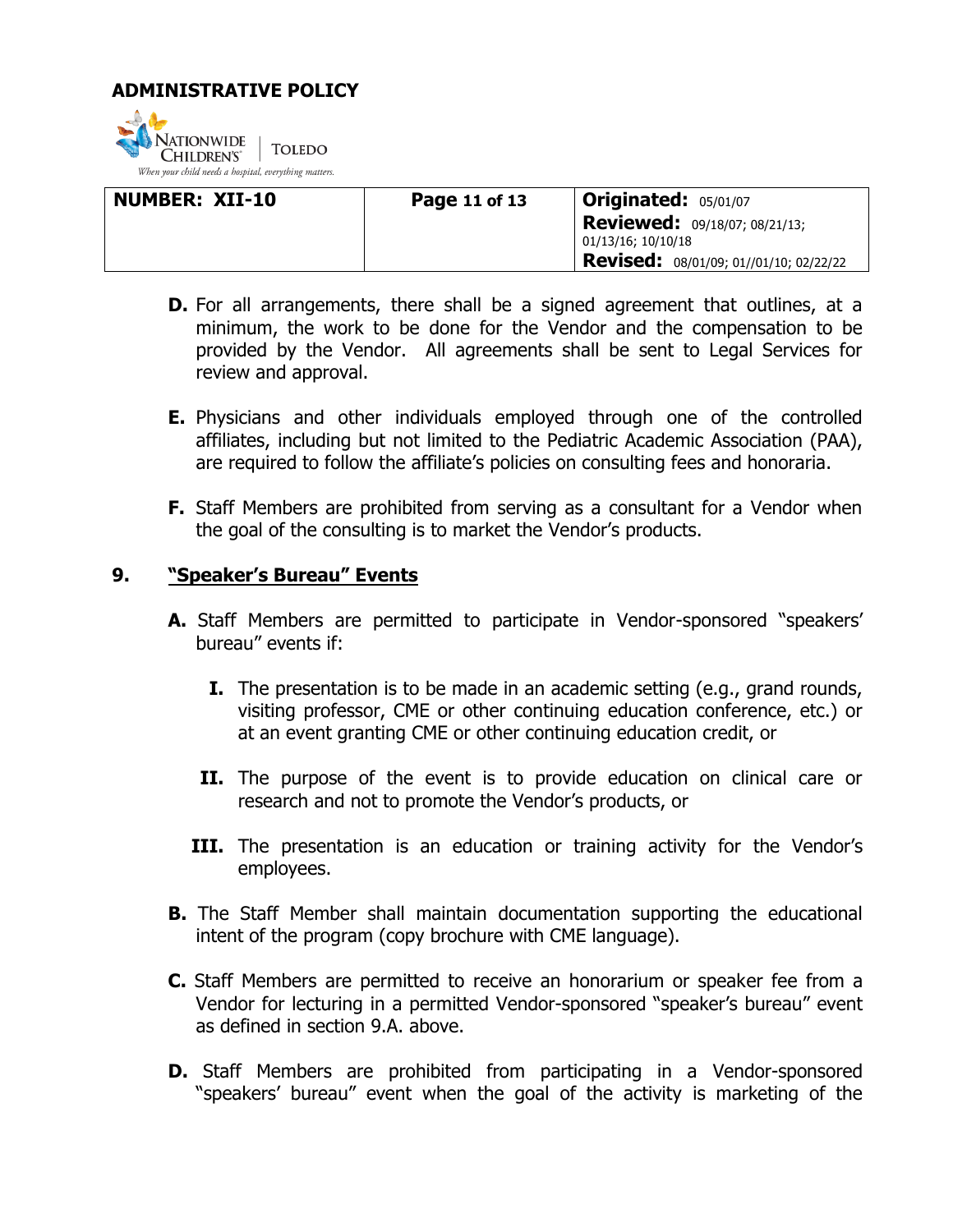

| NUMBER: XII-10 | <b>Page 12 of 13</b> | <b>Originated:</b> $05/01/07$                              |
|----------------|----------------------|------------------------------------------------------------|
|                |                      | <b>Reviewed:</b> 09/18/07; 08/21/13;<br>01/13/16; 10/10/18 |
|                |                      | Revised: 08/01/09; 01//01/10; 02/22/22                     |

Vendor's products (e.g., outside of an academic setting, not for CME or other continuing education credit, etc…).

### **10. User Group, Training and Site Visits by Staff Members**

- **A.** On occasion, it may be appropriate for Staff Members to travel to other locations to evaluate new systems, to review installations, or designs of facilities, to receive training, to benefit from the experiences of other users or for other legitimate purposes. In such situations, a Vendor may reimburse the hospital for the travel expenses for the Staff Members to make the site visit or user group trip provided each of the following requirements is met:
	- **I.** The arrangement has been reviewed and approved in advance by the appropriate Senior Manager level of Vice President, Department/Section Chief, or above.
	- **II.** The Senior Manager determines there is a valid business reason for the visit and for the participation of the particular Staff Member selected to attend.
	- **III.** The expenses paid by the Vendor are paid to Nationwide Children's Hospital, or the Nationwide Children's Hospital Foundation, which in turn reimburses the expenses of the Staff Member in accordance with other hospital policies.
	- **IV.** The Vendor may directly provide meals so long as the setting and nature of the meals are appropriate to the business purpose and are not excessive or extravagant, and meals are not provided for the spouse, family member or other guest of Staff Member.
	- **V.** The Staff Member is prohibited from attending entertainment events at Vendor's expense during visits. Staff Members who choose to attend entertainment events offered at Vendor's expense during visits must personally pay or reimburse the Vendor for the cost of attending, and may not seek reimbursement from the Hospital for the expense.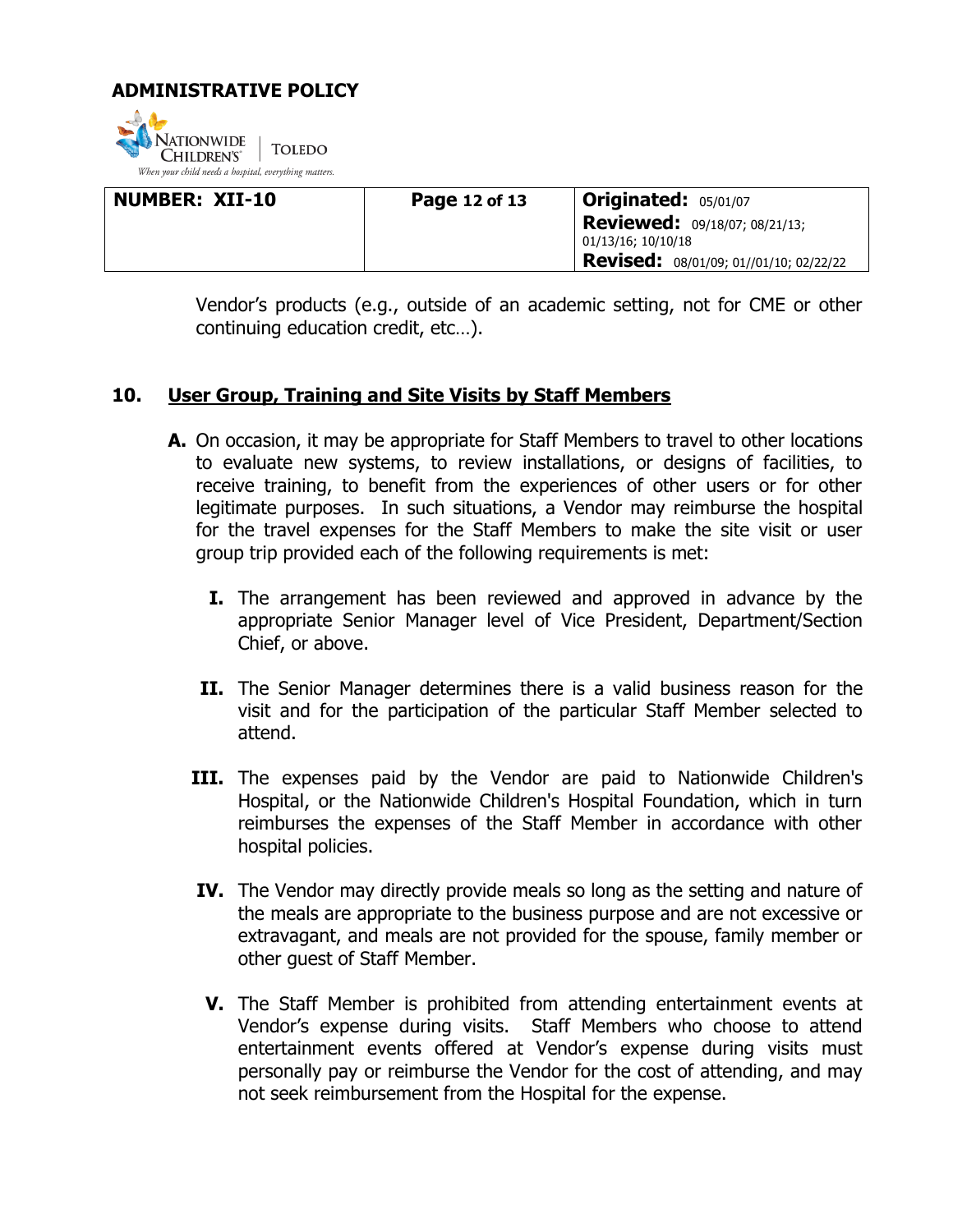

| <b>NUMBER: XII-10</b> | Page 13 of 13 | <b>Originated: 05/01/07</b>                                |
|-----------------------|---------------|------------------------------------------------------------|
|                       |               | <b>Reviewed:</b> 09/18/07; 08/21/13;<br>01/13/16; 10/10/18 |
|                       |               | Revised: 08/01/09; 01//01/10; 02/22/22                     |

### **11. Fundraising Events**

Fundraising Events funded by NCH or that are consistent with NCH's mission may be attended by Staff Members of NCH or its affiliates at the invitation of a Vendor. The Staff Member shall obtain the permission of his/her supervisor prior to accepting the invitation. Staff Member should not accept such courtesies to the extent that decision making might be influenced or during a Vendor selection process.

### **12. Enforcement**

- **A.** Violations of this Policy will result in disciplinary action. Reports of suspected violations by a member of the medical staff will be referred to the Medical Staff Leadership for review and action. Reports of suspected violations by others will be referred to the Office of Compliance & Integrity, Human Resources Department and/or appropriate management for review and action.
- **B.** Reports of non-compliance may be reported through the following mechanisms:
	- **I.** Office of Compliance & Integrity
- **II.** Compliance Hotline (1-877-267-1935) or Website (https://NCH.EthicsPoint.com)
- **III.** Appropriate manager, administrator, or Medical Staff leader.
- **13.** Situations not addressed by this policy shall be presented to the Chief Compliance Officer, Medical Staff President, or Chief Operating Officer for review.